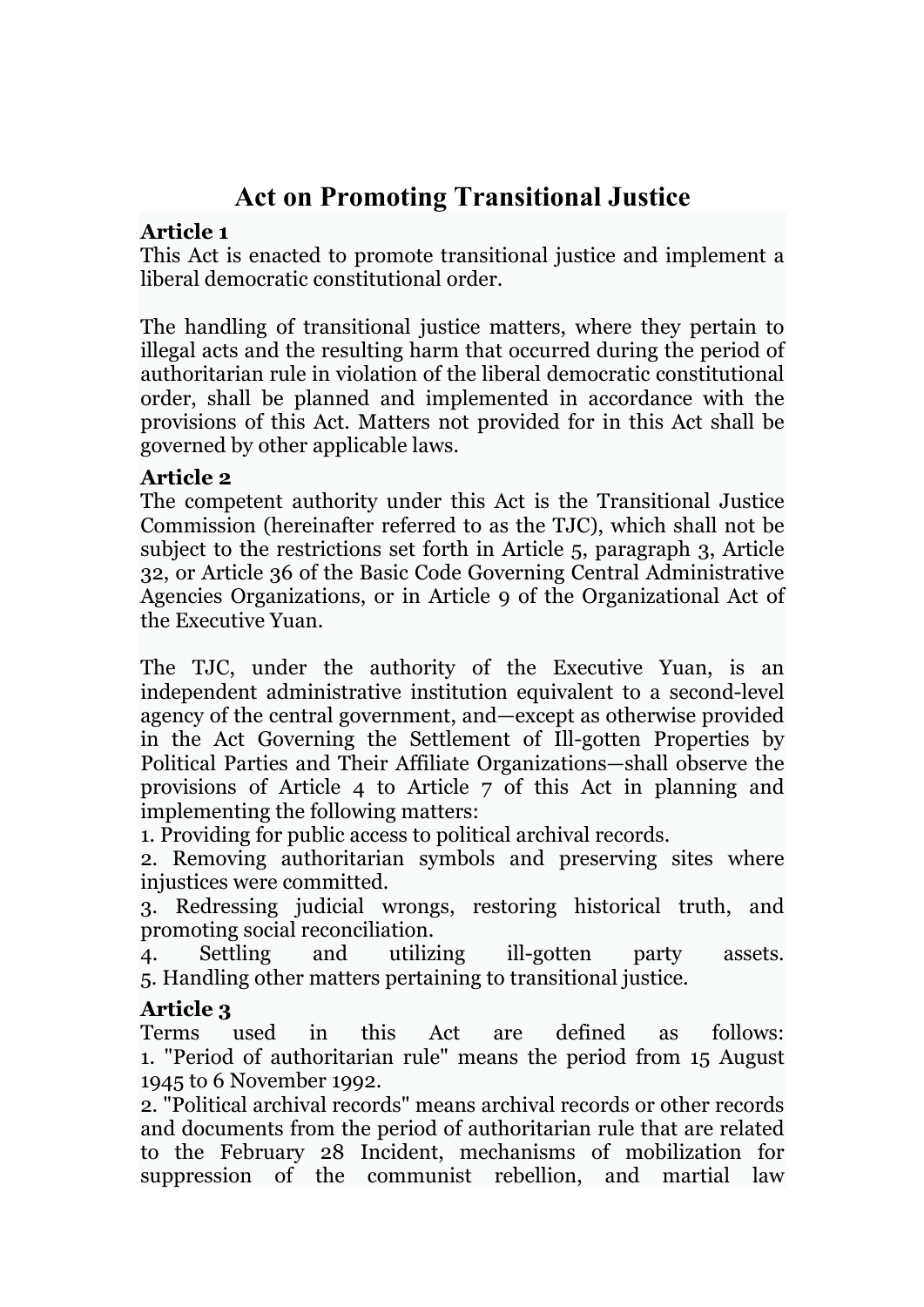mechanisms, and are maintained in custody by government agencies (institutions), political parties, affiliated organizations, and partyowned entities; this also applies to archival records from agencies (institutions) that have been dissolved.

3. "Political party" means the type of entity referred to in Article 4, subparagraph 1 of the Act Governing the Settlement of Ill-gotten Properties by Political Parties and Their Affiliate Organizations. 4. "Affiliated organization" means the type of entity referred to in Article 4, subparagraph 2 of the Act Governing the Settlement of Illgotten Properties by Political Parties and Their Affiliate Organizations.

5. "Party-owned entity" means a juristic person, group, or institution that exists independently but whose personnel, financial, or operational matters are currently under the substantive control of a political party.

6. "Government agency (institution)" means an agency or administrative institution at the central or any local level, and any individual, juristic person, or group that the government has entrusted to exercise public authority, and any experimental (testing), research, cultural and educational, or medical institution, foundation, or state-owned enterprise established by an agency at any level.

#### **Article 4**

Materials related to political archival records collected, produced, or established as the result of violations of the liberal democratic constitutional order during the period of authoritarian rule shall be acquired, assembled, preserved, and—with balanced consideration for the privacy rights of the parties to the subject matter of archival records as well as the need for freedom of information, transitional justice research, democracy, rule of law, and human rights education—shall be categorized and made available for public access. In order to comprehensively reconstruct the true historical facts of the period of authoritarian rule and promote social reconciliation, the TJC shall take the initiative to investigate the truth and, on the basis of the archival materials acquired in accordance with the provisions of this article, shall invite concerned parties to express their views, so as to uncover the facts surrounding human rights abuses and to ascertain the responsibility of perpetrators and participants in mechanisms of oppression.

The TJC, acting on the basis of related statements, investigative findings, and archival materials, shall write investigative reports, plan measures for vetting and removing abusive public employees, and draw up related remedy procedures.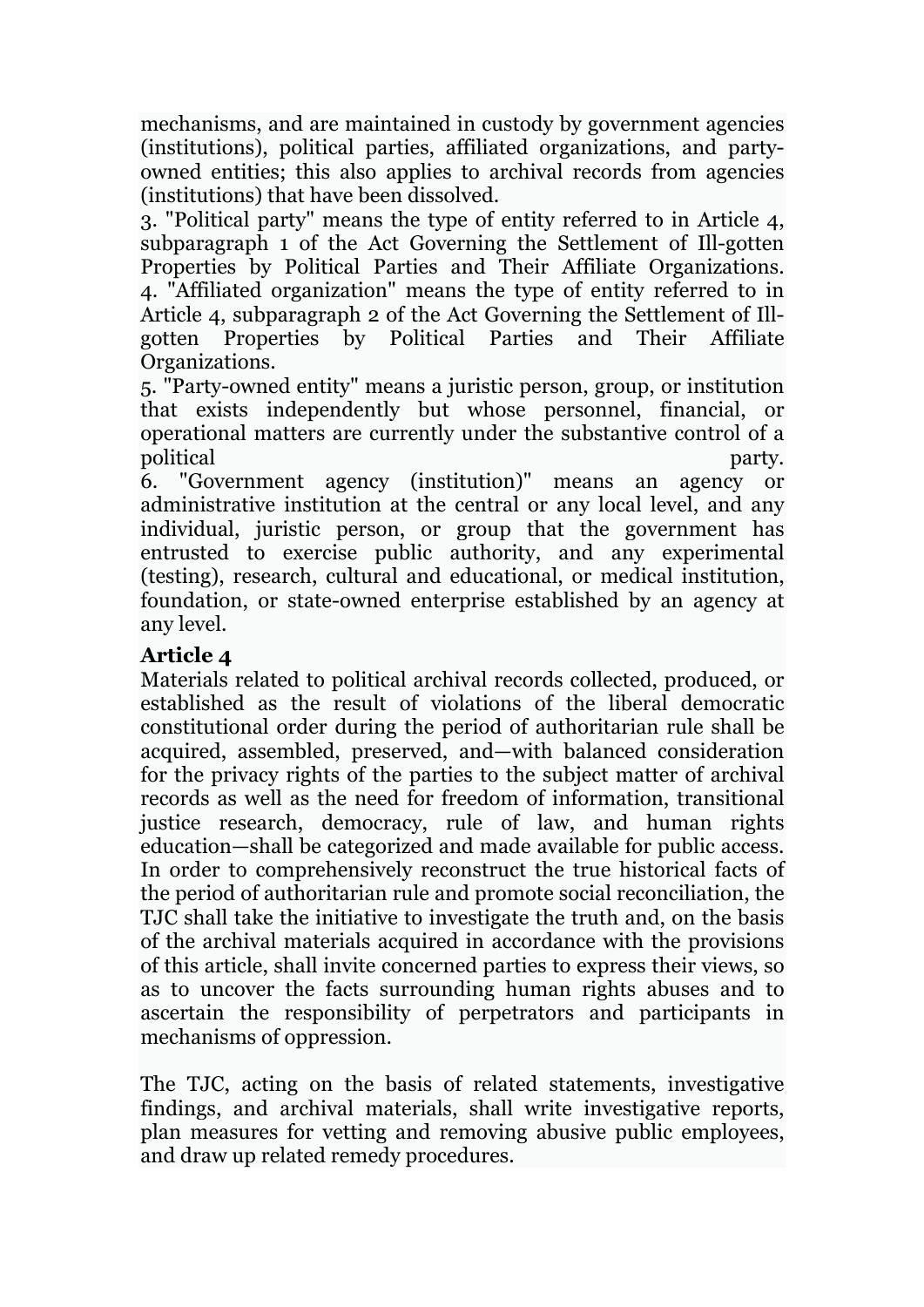Procedures and steps for carrying out fact-finding investigations shall be separately prescribed by the TJC through regulations.

## **Article 5**

In order to establish a liberal democratic constitutional order, deny the legitimacy of authoritarian rule, and learn the historical lessons of human rights abuses, symbols appearing in public buildings or places that commemorate or express nostalgia for authoritarian rulers shall be removed, renamed, or dealt with in some other way.

Places where the rulers engaged in large-scale human rights abuses during the period of authoritarian rule shall be preserved or rebuilt, and plans shall be made for their designation as historic sites.

## **Article 6**

Criminal prosecutions carried out or sentences imposed during the period of authoritarian rule that violated the liberal democratic constitutional order and the principle of fair trial shall be reinvestigated without regard to the provisions of Article 9 of the National Security Act in order to redress judicial wrongs, highlight judicial fairness, rectify education on the rule of law and human rights, and promote social reconciliation.

The process of redressing judicial wrongs as provided for in the preceding paragraph may involve identifying perpetrators and holding them accountable, restoring and paying compensation for the damaged reputations and rights of victims or their families, and restoring the historical truth of judicial wrongs as well as making them public.

Where a person matching either of the following descriptions has been convicted on the basis of the same reasons and facts, the conviction and any punishment, rehabilitative measure, or confiscation rendered against that person shall be deemed void from the date on which this Act enters into force, and the voidance shall be publicly announced:

- 1. a victim who has received reparations, compensation, or restoration of damaged rights pursuant to the February 28 Incident Disposition and Compensation Act, the Compensation Act for Wrongful Trials on Charges of Sedition and Espionage during the Martial Law Period, or the Act Governing the Recovery of Damage of Individual Rights during the Period of Martial Law; or
- 2. a person not meeting the description in the preceding subparagraph who has nevertheless received a criminal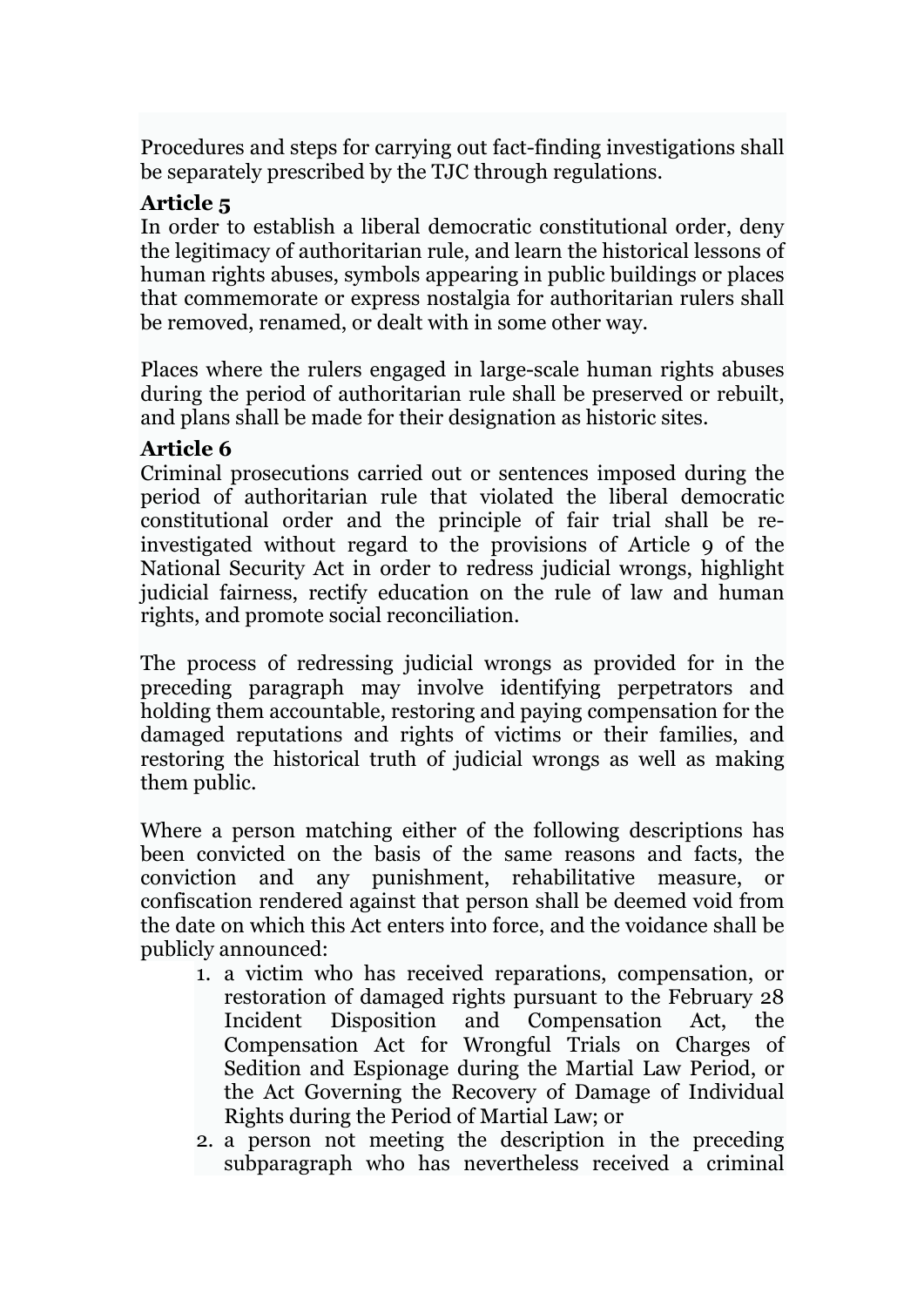conviction that the TJC, acting ex officio or upon application by a concerned party, has determined to be a judicial wrong that must be redressed.

A conviction voided pursuant to the provisions of the preceding paragraph shall be expunged from the record. Where an application as contemplated in paragraph 3, subparagraph 2 is rejected by the TJC, the applicant may—acting within 10 days of its receipt of notice of rejection, and on the basis of the matters set forth in paragraph 1—file an appeal against the conviction in a specialized court established by the Taiwan High Court or any of its branches.

Where the accused is deceased, or where the trial cannot proceed because the accused has failed to appear in court on the trial date (as contemplated in the Code of Criminal Procedure), or where the provisions of Article 303, subparagraph 5 of the Code of Criminal Procedure apply, the provisions of the preceding paragraph shall not apply.

Where the type of case contemplated in paragraph 5 is to be tried by a specialized court established by the Taiwan High Court or any of its branches, the structure and procedural rules of that court shall be prescribed by the Judicial Yuan.

#### **Article 7**

In order to promote a liberal democratic constitutional order and foster fair competition among political parties, ill-gotten party assets obtained on or after 15 August 1945 shall, unless it is possible to confirm the original owner or the heir(s) thereof, be transferred to state ownership and used by a special fund established by the central government to promote transitional justice, human rights education, long-term care, social welfare policies, and transitional-justicerelated cultural matters.

Any investigation, restitution, confiscation, restoration of rights, or other matter related to ill-gotten assets shall be handled by the Ill-Gotten Party Assets Settlement Committee in accordance with the Act Governing the Settlement of Ill-gotten Properties by Political Parties and Their Affiliate Organizations.

#### **Article 8**

The TJC shall have nine commissioners, who shall be nominated by the Head of the Executive Yuan (Premier) and appointed with the consent of the Legislative Yuan. When making the nominations, the Premier shall designate one person as the chairperson and one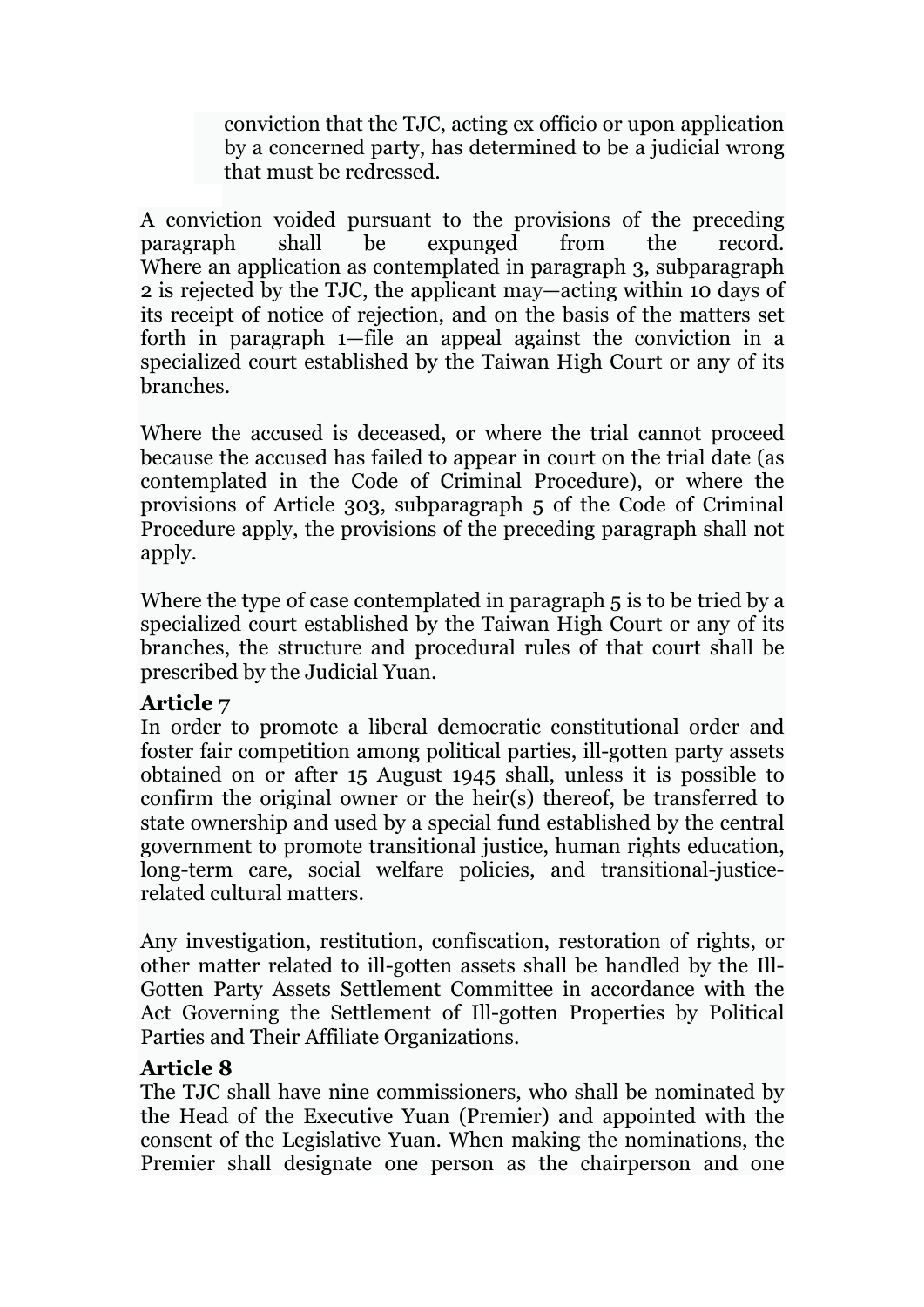person as the vice chairperson. The chairperson, vice chairperson, and three other commissioners shall serve in full-time positions, while the remaining four commissioners shall serve in part-time positions; provided, however, that among all the commissioners, members of a single political party shall not exceed three in number, and members of either gender shall not be fewer than three in number.

Members of the Legislative Yuan and members of the Control Yuan shall not serve concurrently as members of the TJC. The chairperson of the TJC shall be a special appointee, and shall represent the Commission on external affairs. The vice chairperson shall be a political appointee who is equivalent to a 14th-grade seniorlevel civil servant. The other commissioners shall be political appointees who are equivalent to 13th-grade senior-level civil servants.

The terms of the commissioners shall last until the TJC is dissolved pursuant to Article 11, paragraph 2; provided, however, that where the Premier extends the mission of the TJC in accordance with Article 11, paragraph 1, the chairperson, vice chairperson, and any full-time or part-time commissioner may be replaced following the procedure set forth in paragraph 1.

Where any one of the following situations occurs with respect to a commissioner, the Premier may relieve or dismiss that person from his or her duties:

1. A Commissioner is unable to perform duties due to death or illness. 2. A Commissioner has resigned.

3. A Commissioner has been placed under a declaration of guardianship or assistance, and the declaration has not been voided. 4. A Commissioner has engaged in an illegal act, has acted in disregard of duty, or has otherwise acted in breach of duty; 5. A Commissioner has been detained or indicted for a crime. When a vacancy arises on the Commission for any reason, the vacancy shall be filled following the procedures set forth in paragraph 1.

## **Article 9**

The TJC shall have four departments, each of which shall be responsible for researching, planning, and implementing the tasks set forth in one of the five subparagraphs under Article 2, paragraph 2. The vice chairperson and the three other full-time commissioners shall chair one department each. Each of the four part-time commissioners shall join one of the departments to assist with the handling of related matters.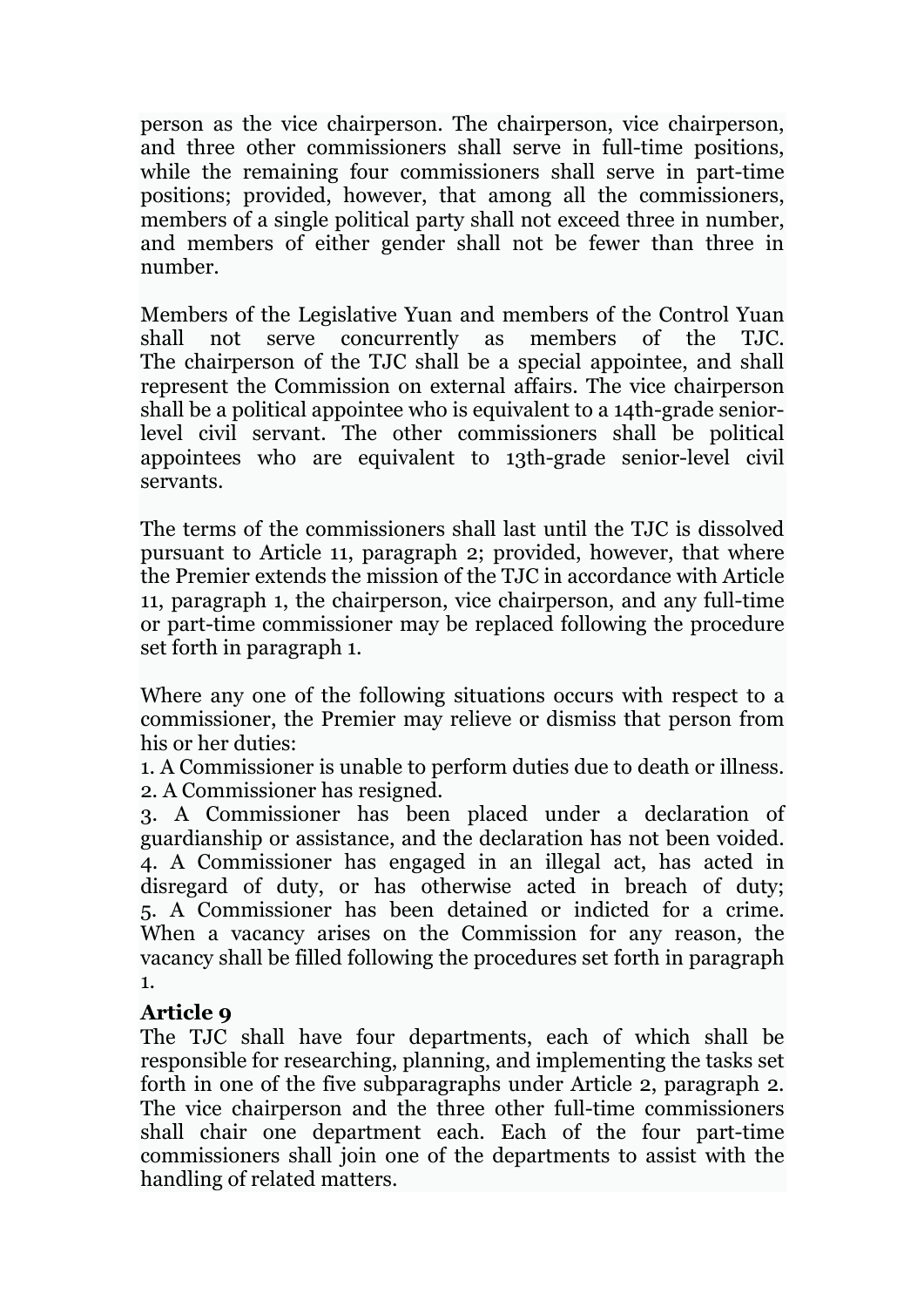Each of the departments of the preceding paragraph may separately engage two or three non-salaried advisors on an annual basis.

#### **Article 10**

The TJC may use assigned, seconded, or contracted personnel to serve concurrently as research or administrative personnel. Where the TJC requests the seconding of personnel as contemplated in the preceding paragraph, a government agency shall not refuse the request.

The funding needs of the TJC shall be met from the budget of the Executive Yuan.

## **Article 11**

Within two years, the TJC shall submit a hardcopy mission conclusion report to the Premier regarding the tasks set forth under Article 2, paragraph 2. The report shall include a complete investigation report, a planning proposal, and concrete implementation measures. If there is a need to enact or amend any law or regulation, the Commission shall also submit a proposed draft at that same time. If the Commission is unable to complete its work within two years, it may report to the Premier and request an extension; each extension shall be no longer than one year. After completing the mission set forth in the preceding paragraph, the TJC shall be dissolved, and the Premier shall publicly release the mission conclusion report.

During the period set forth in paragraph 1, the TJC shall submit a hardcopy mission progress report to the Premier. Where the plan for implementing any of the tasks set forth under Article 2, paragraph 2 can be feasibly carried out, the Commission may at any time submit a written request for the Premier to convene a meeting of the proper agencies (institutions) to carry out the plan.

## **Article 12**

The TJC shall exercise its authorities of office independently in accordance with the law.

The members of the TJC shall exercise their authorities of office in an independent and non-partisan manner, and shall not take part in the activities of any political party during their terms.

## **Article 13**

A resolution of the TJC requires the approval of a majority of the commissioners present at a meeting attended by not less than onehalf the number of commissioners.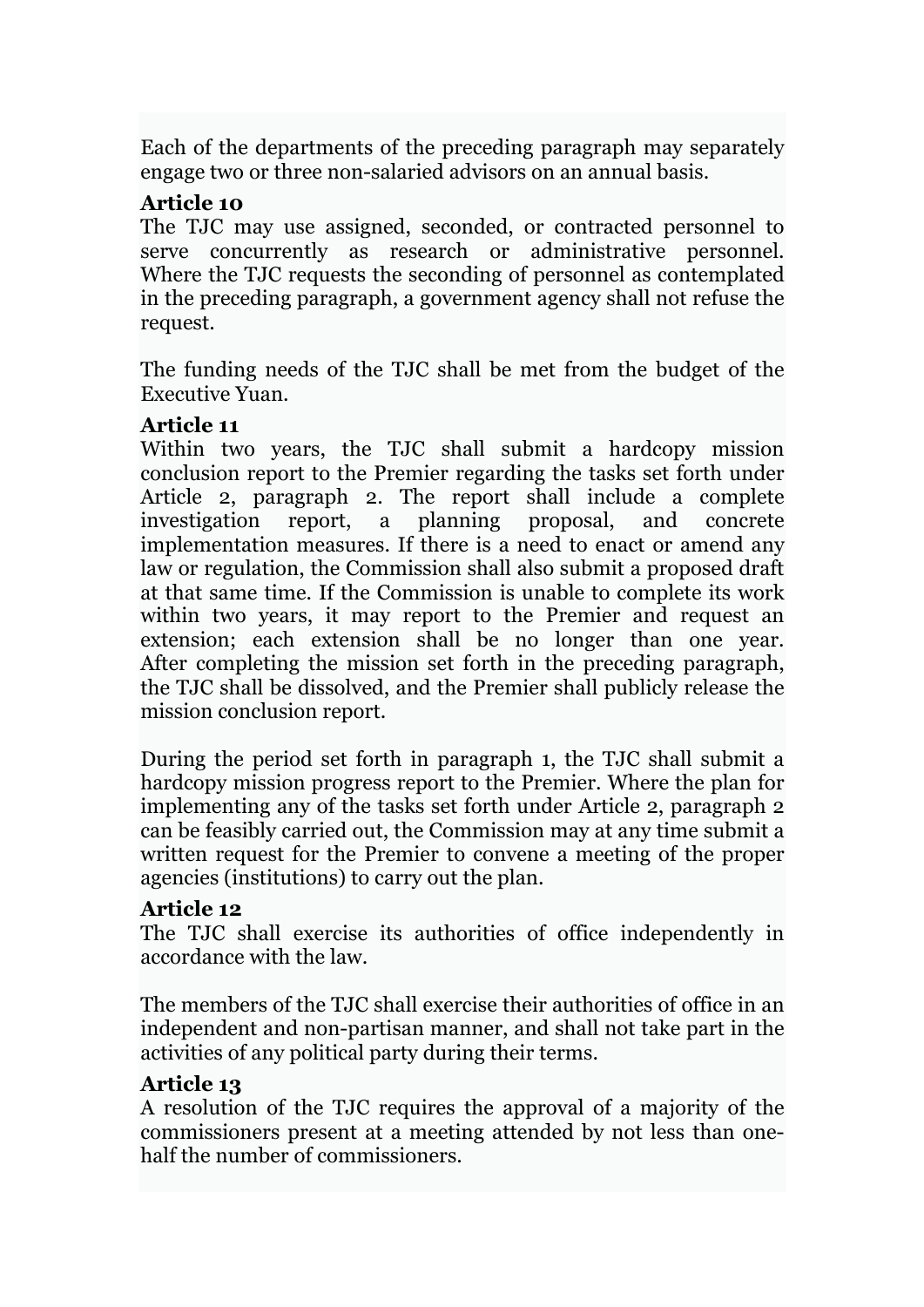The approval of a majority of all commissioners is required for finalization of the hardcopy reports that the TJC submits to the Premier in accordance with the provisions of Article 11, paragraphs 1 and 3.

Any member of the TJC may express a dissenting opinion or a concurring opinion on the report of the preceding paragraph.

## **Article 14**

In order to complete the tasks set forth in Article 11, paragraphs 1 and 3, the TJC may take any of the following actions to investigate related matters:

1. Notify an agency (institution), organization, enterprise, or individual to appear before the Commission to state the facts or express their views.

2. Ask the concerned agency (institution), organization, enterprise, or individual to furnish record books, documents, and other necessary information or evidence; provided, however, that any request to retrieve materials connected with a case currently being tried must be approved by the court seised.

3. Dispatch personnel to the workplace, office, place of business, or other location of the concerned agency (institution), organization, enterprise, or individual to carry out any necessary investigation or on-site inspection.

4. Commission an analysis or a research project. 5. Commission another agency (institution) to handle a specified case or matter.

6. Take other necessary investigative action.

After an agency accepts the commission contemplated in subparagraph 5 of the preceding paragraph, it shall proceed forthwith to carry out the requested matter, and shall report back in writing on the results of its handling of the matter.

When a TJC investigative officer duly performs his or her duties, he or she is required to display proof of identity. If he or she fails to do so, the investigated party may refuse to cooperate.

Other matters relating to the investigations provided in this Act shall be separately prescribed by the TJC through regulations governing investigative procedures.

# **Article 15**

Transitional Justice Commission investigative officers may as necessary place relevant materials or evidence under temporary seal, or take custody of or impound all or part of it.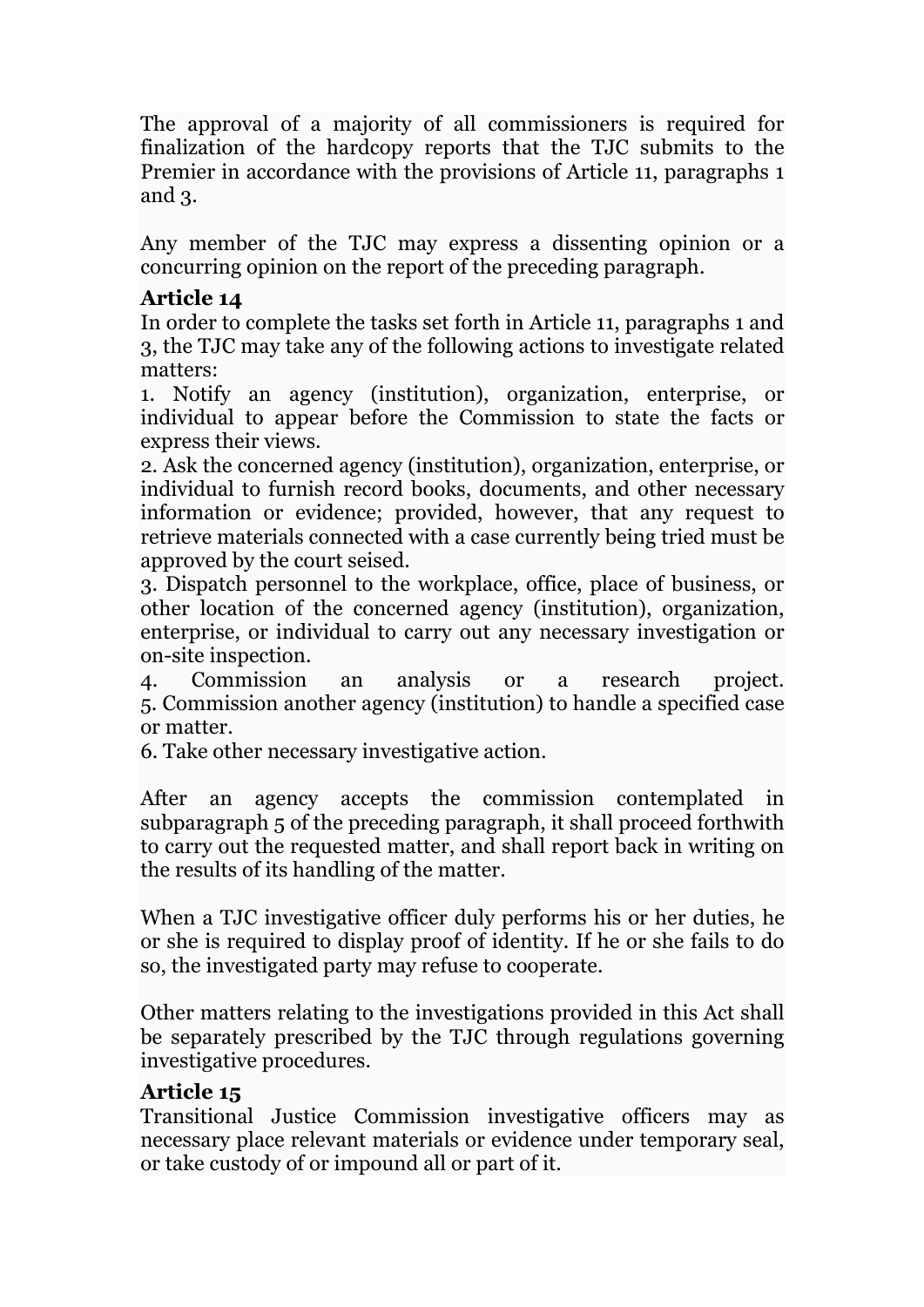Where materials or evidence in the possession of a central or local agency (institution) are to be placed under seal, taken into custody, or impounded, the permission of the head of the agency (institution) shall be required; provided, however, that the head of the agency (institution) shall not deny permission unless it has been proven that such action would harm an important national interest, and a provisional injunction consenting to said action has been obtained from an administrative court within seven days.

When materials or evidence are taken into custody, the agency (institution) originally possessing them shall affix its official seal, and the investigative officer shall issue a receipt.

#### **Article 16**

An agency (institution), organization, enterprise, or individual that is investigated in accordance with the provisions of this Act shall not evade, refuse, or impede such investigation without legitimate reason.

An individual connected with an investigation conducted in accordance with the provisions of this Act shall provide information that is true and complete to the best of his or her knowledge, without any concealment or misrepresentation, unless he or she is allowed under Article 181 of the Code of Criminal Procedure to refuse testimony.

Where the TJC deems it necessary to provide protection and immunity to an individual connected with an investigation conducted in accordance with the provisions of this Act, protection and immunity provisions in the Witness Protection Act shall be applicable mutatis mutandis. Where the individual is a civil servant, the Commission may decide by resolution to provide immunity from related administrative liability.

Where an individual connected with an investigation conducted in accordance with the provisions of this Act provides the TJC with information related to a political party, affiliated organization, or party-owned entity to which he or she has become privy in the performance of his/her job duties, that individual shall not be bound by any non-disclosure obligations otherwise owed to the political party, affiliated organization, or party-owned entity, and shall be immune from any legal liability for having provided the information. Where an investigation carried out by the TJC in accordance with this Act involves the use of personal information as defined in the Personal Information Protection Act, such use shall be deemed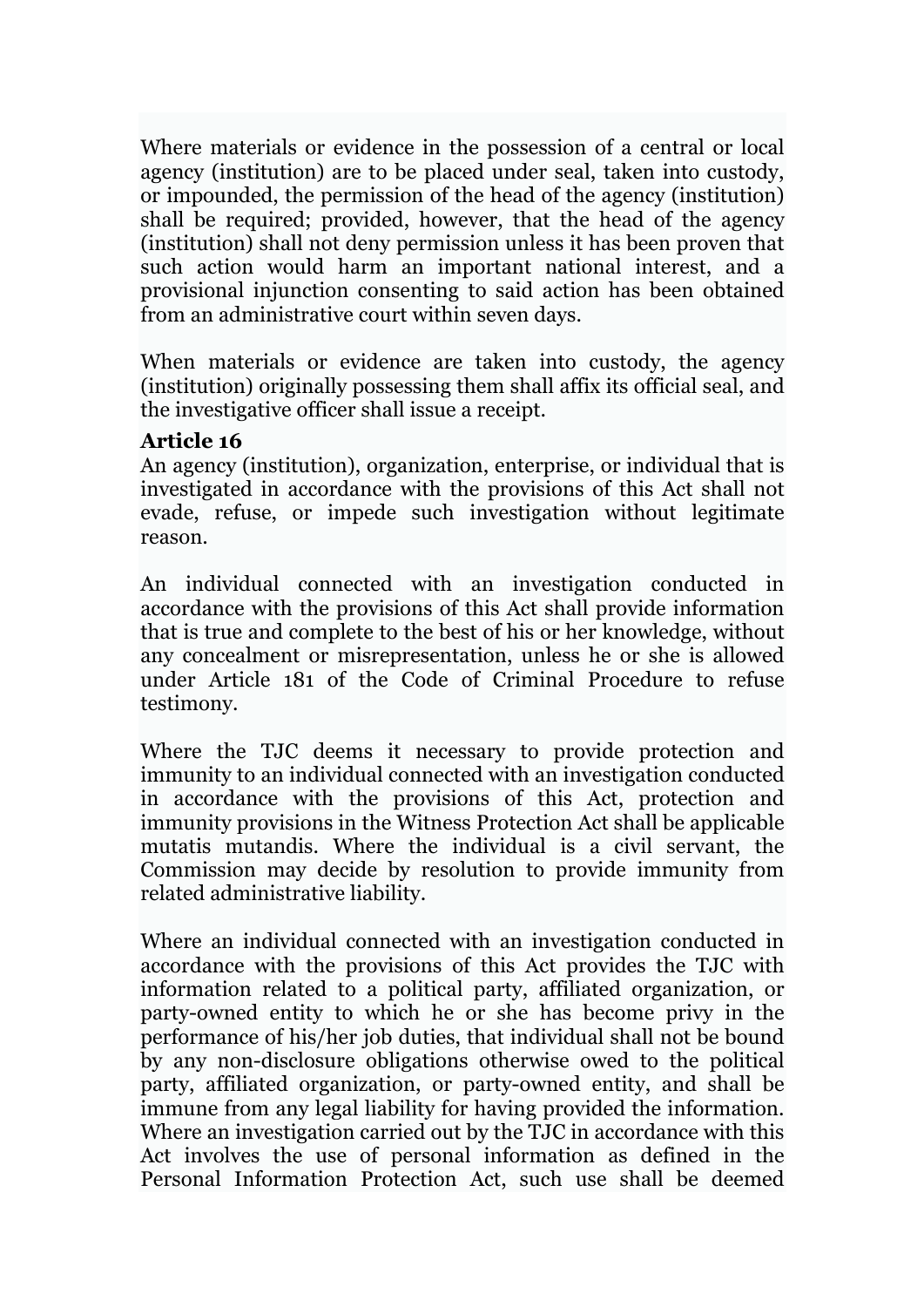necessary for promotion of public interests as set forth by that Act in Article 16, subparagraph 2 and Article 20, paragraph 1, subparagraph 2.

Any party which violates the provisions set forth in the first paragraph of this Article shall be subject to an administrative fine between NT\$100,000 and NT\$500,000, and consecutive fines may be imposed for each successive violation.

# **Article 17**

TJC investigative officers may as necessary request aid from local governments or other related agencies (institutions).

## **Article 18**

A political party, affiliated organization, or party-owned entity that possesses political archival records shall file a report with the TJC. Once the Commission has completed review and approval, it shall order that the records be transferred to the national archives. The report of the preceding paragraph may be presented to the TJC either in writing or orally. Where a report is presented orally, the TJC shall make a record thereof. The TJC may initiate an ex-officio investigation into the holding of political archival records by a political party, affiliated organization, or party-owned entity, and shall order that the Records be transferred to the national archives following review and approval. The political archival records transferred by a political party, affiliated organization, or party-owned entity shall in principle be originals.

After political archival records have been reviewed and approved by the TJC, a political party, affiliated organization, or party-owned entity that refuses to transfer them to the national archives shall be subject to an administrative fine between NT\$1 million and NT\$5 million, and consecutive fines may be imposed for continued refusal. With respect to political archival records, the handling of all matters pertaining to acquisition, assembly, preservation, public access, research, and education shall, except as provided in this Act, be separately prescribed by law.

## **Article 19**

Where records in the custody of a government agency (institution), political party, affiliated organization, or party-owned entity are destroyed, damaged, concealed, or rendered useless despite clear knowledge that they are political archival records, a sentence of up to five years imprisonment shall be imposed. An attempt to commit an offense set forth in the preceding paragraph is punishable.

# **Article 20**